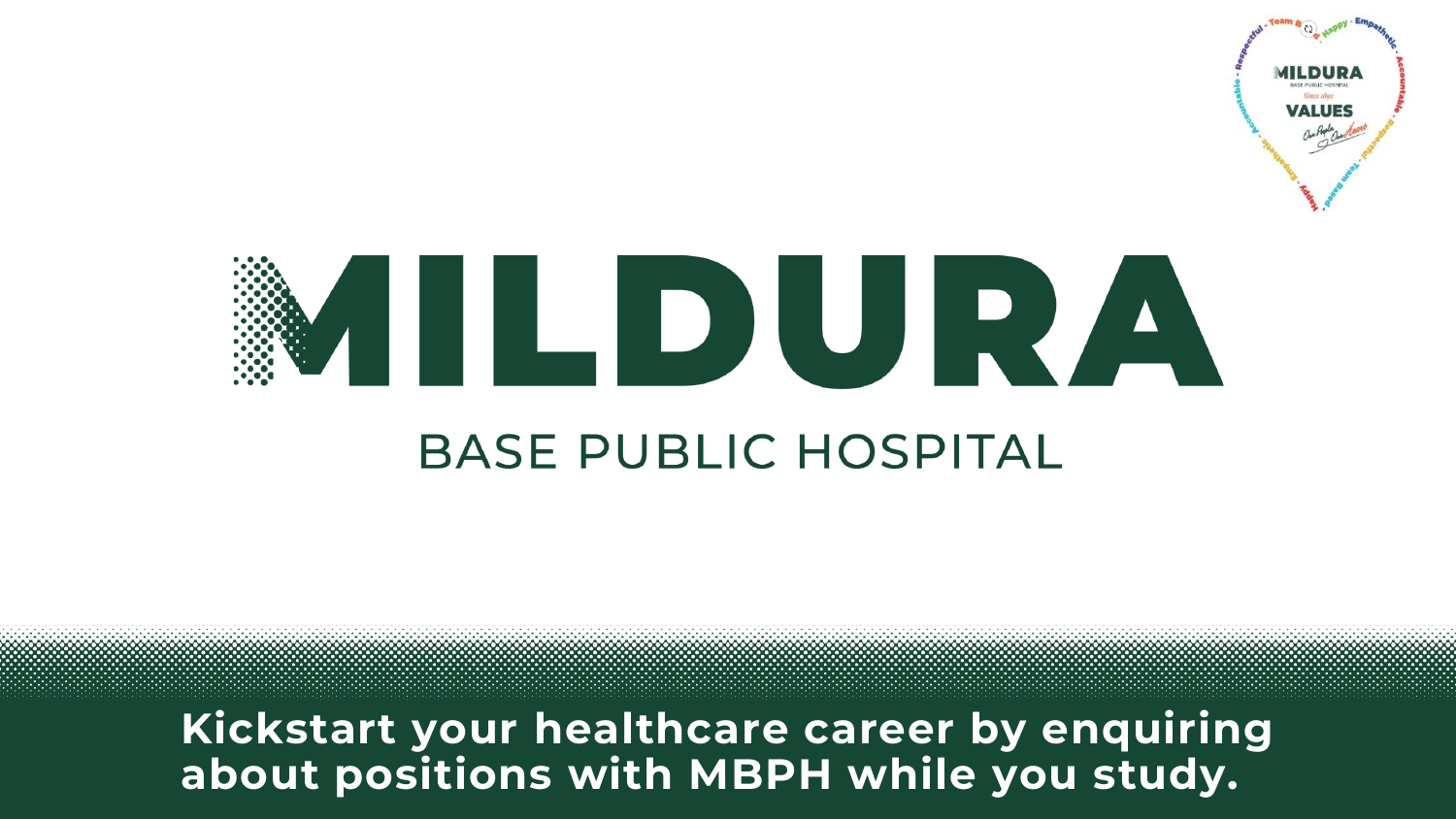

## **Don't wait to start your career in healthcare – your community and your Hospital need you now.**

**Why working while studying is beneficial for your future career:** 

- Obtain useful work experience in real world situations
- Boost your chance of future employment by including the months or years of experience to your professional resume
- Networking. Build a professional support group to mentor you in your career
- Income! Earning money whilst studying can assist with tuition fees, living expenses and learning supplies
	- MBPH will work around your study commitments and requirements. Working with us is designed to support your learning



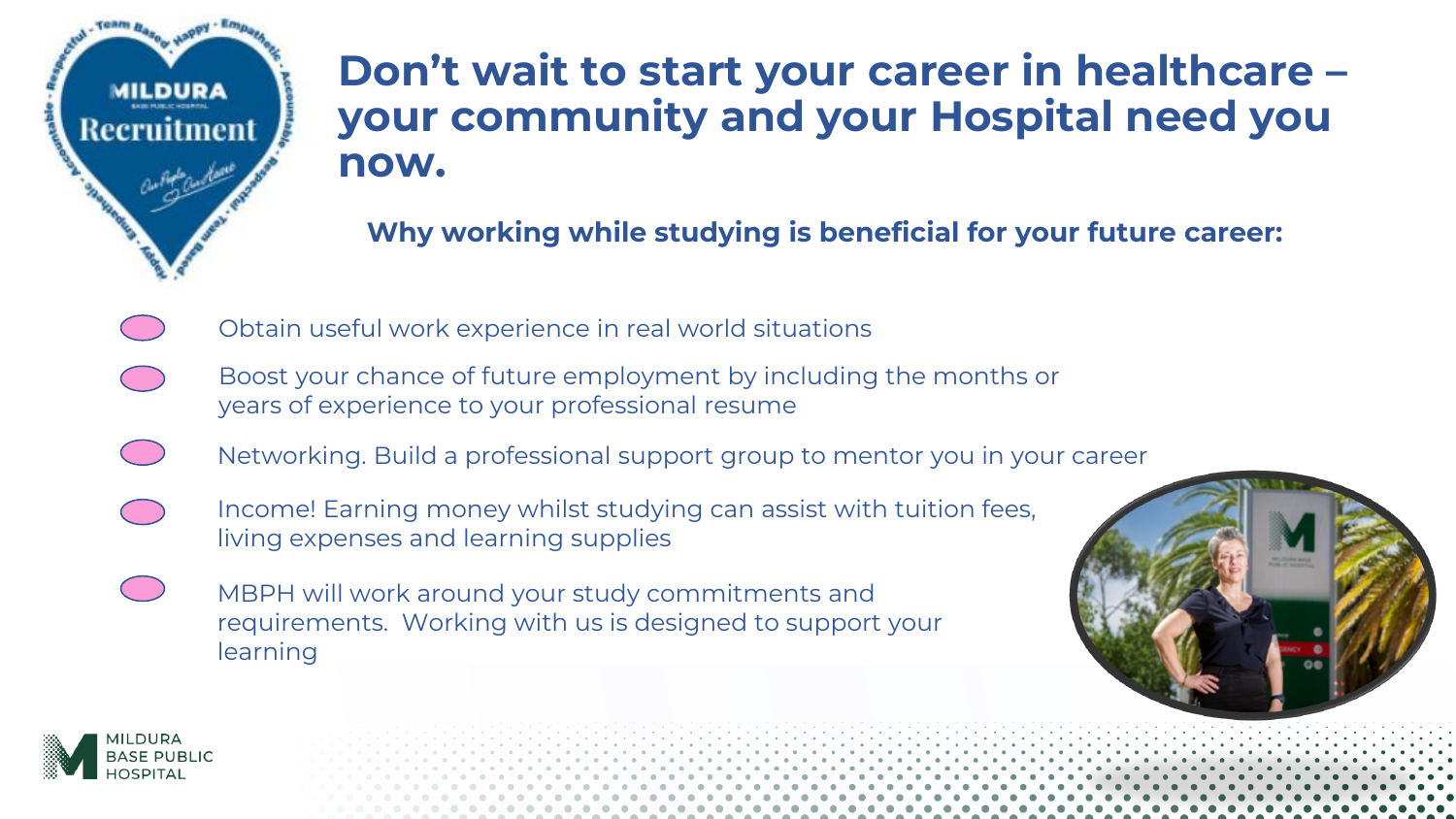### **WHAT ROLES ARE AVAILABLE?**

#### **REGISTERED UNDERGRADUATE STUDENT OF NURSING (RUSON)**

#### **The role?**

- Assist RN with aspects of patient care both on the ward and in the community
- Assist patients with feeding and general hygiene
- Attend team meetings and relevant education sessions
- Ensure falls prevention strategies are in place

#### **The requirements?**

- Current enrolment in and completion of one year of a Bachelor of Nursing program
- Student AHPRA Registration
- Well developed interpersonal and time management skills
- Ability to work AM, PM and night duty shifts over 7 day roster

# **START YOUR HEALTHCARE CAREER**

Enrolled in a Bachelor of Nursing program and looking for hands-on experience? Your hospital needs you.

**MILDURA** Recruitment

Registered Undergraduate Student of Nursing - send your resume and cover letter to humanresources@mbph.org.au

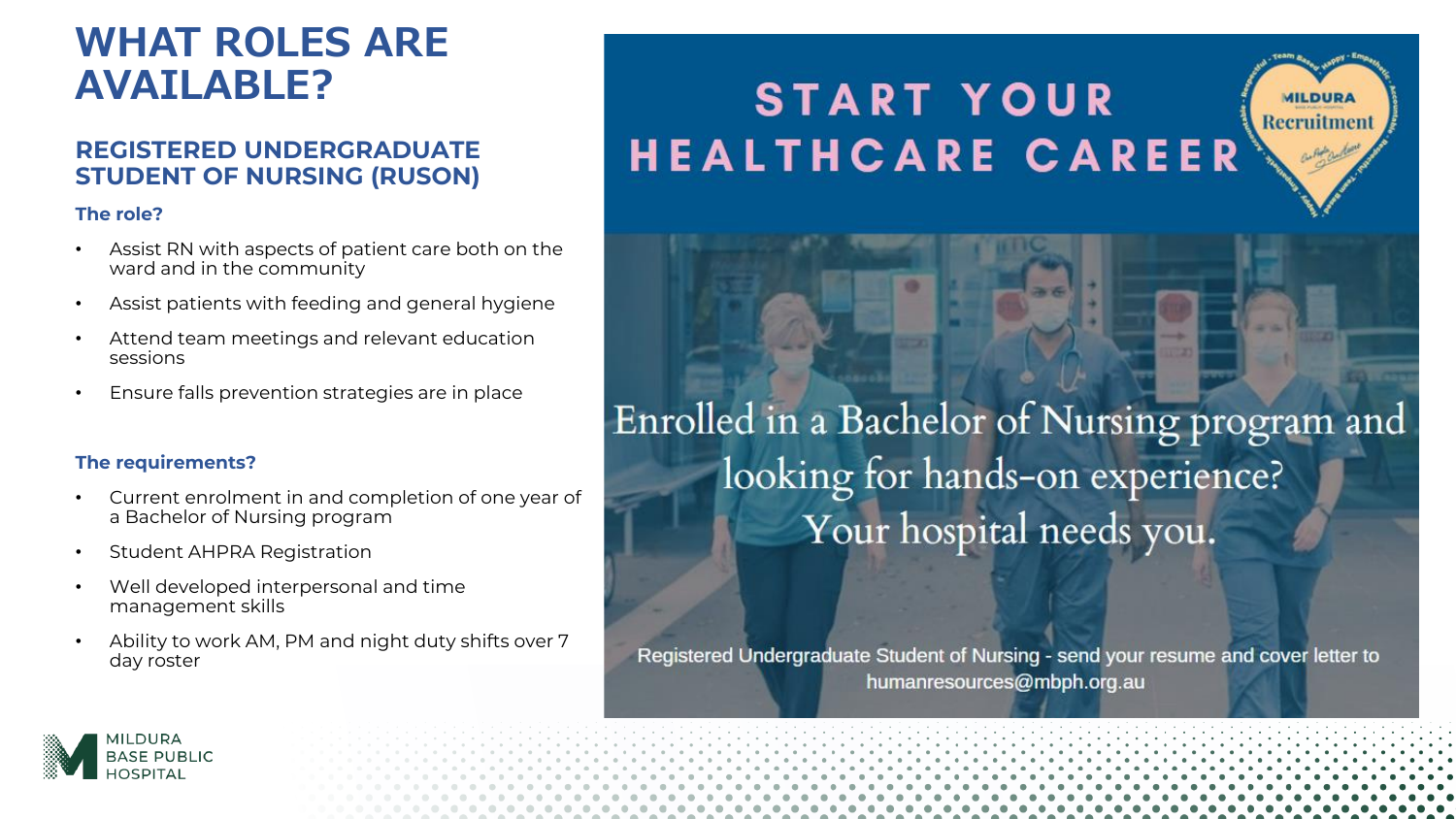#### • **REGISTERED UNDERGRADUATE STUDENT OF MIDWIFERY (RUSOM)**

#### • **The role?**

- Assist with provision of woman-centered care under supervision of a midwife
- Assist with infant care and settling
- Report any changes in patient's physical and mental condition to RM
- Assist in the use of manual handling aids
- Assist with safe meal set up and nutrition of patient

#### • **The requirements?**

- Current enrolment in Bachelor of Midwifery or Bachelor of Midwifery/Bachelor of Nursing program
- Minimum 12 months completion of Bachelor of Midwifery program or minimum 2 years completion of a Bachelor of Midwifery/Bachelor of Nursing program

# **Registered Undergraduate Student of Midwifery**

IF YOU HAVE COMPLETED 12 MONTHS<sup>\*</sup> OF A BACHELOR IN MIDWIFERY PROGRAM OR-COMPLETED 2 YEARS\* OF A BACHELOR OF MIDWIFERY/BACHELOR OF NURSING

PROGRAM - ENQUIRE TODAY!

\*(MINIMUM)

Send your resume and cover letter to humanresources@mbph.org.au

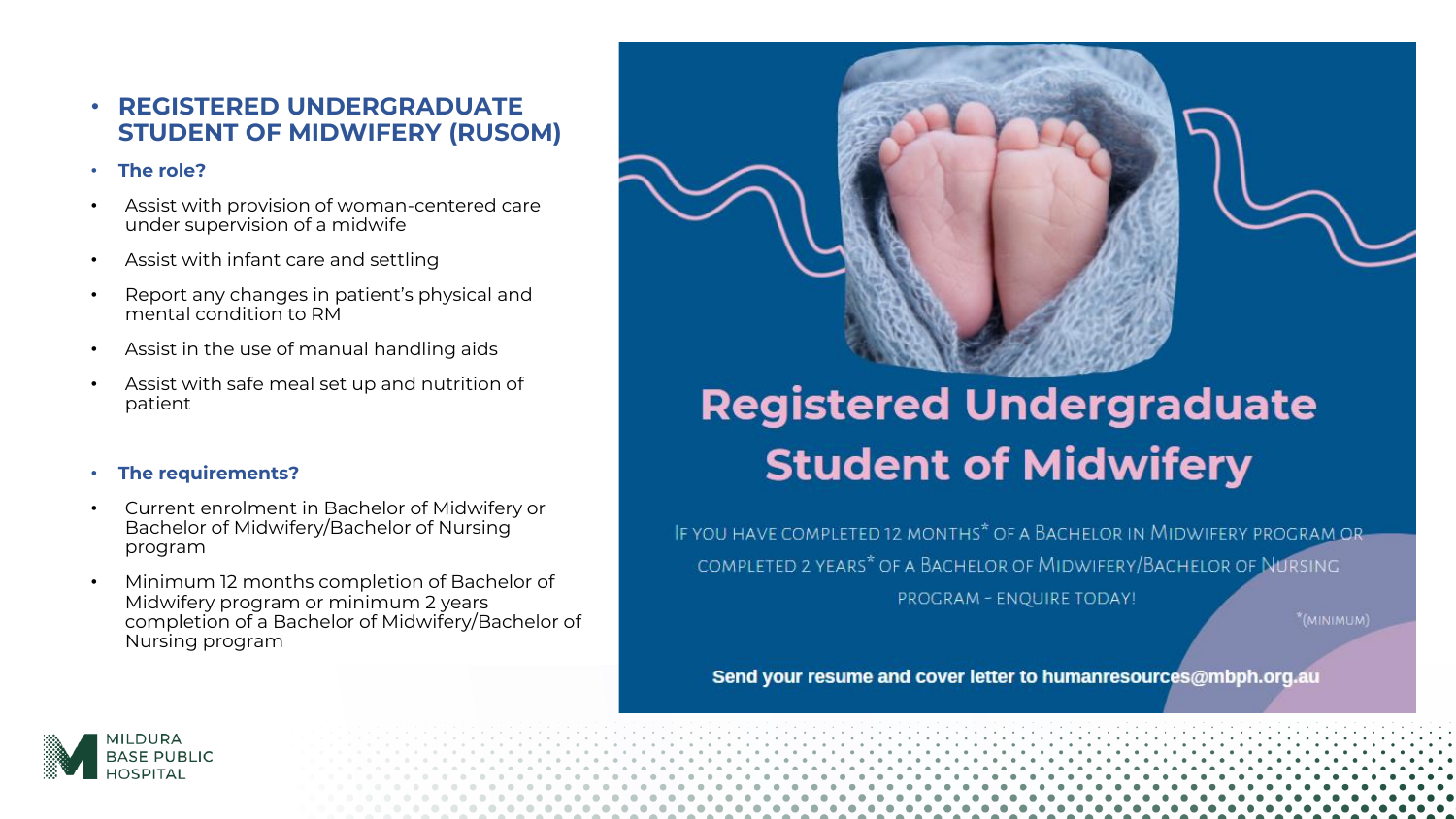### **HEALTH CARE WORKER**

#### **The role?**

- Provide information and direction to patients and their relatives within scope of role
- Participate in delegated aspects of care including assistance with personal hygiene, nutritional needs and patient transfers
- Maintain a safe patient environment including reporting on patients at risk of falling
- Apply practical intervention strategies for dementia and behavioural problems

#### **The requirements?**

- Must have Certificate III in Health Service Assistance or equivalent (or working towards)
- Well developed interpersonal and communication skills



**Bring your excellent** communication skills and your passion for patient centered care to this highly regarded role within our Hospital

# Health Care Worker